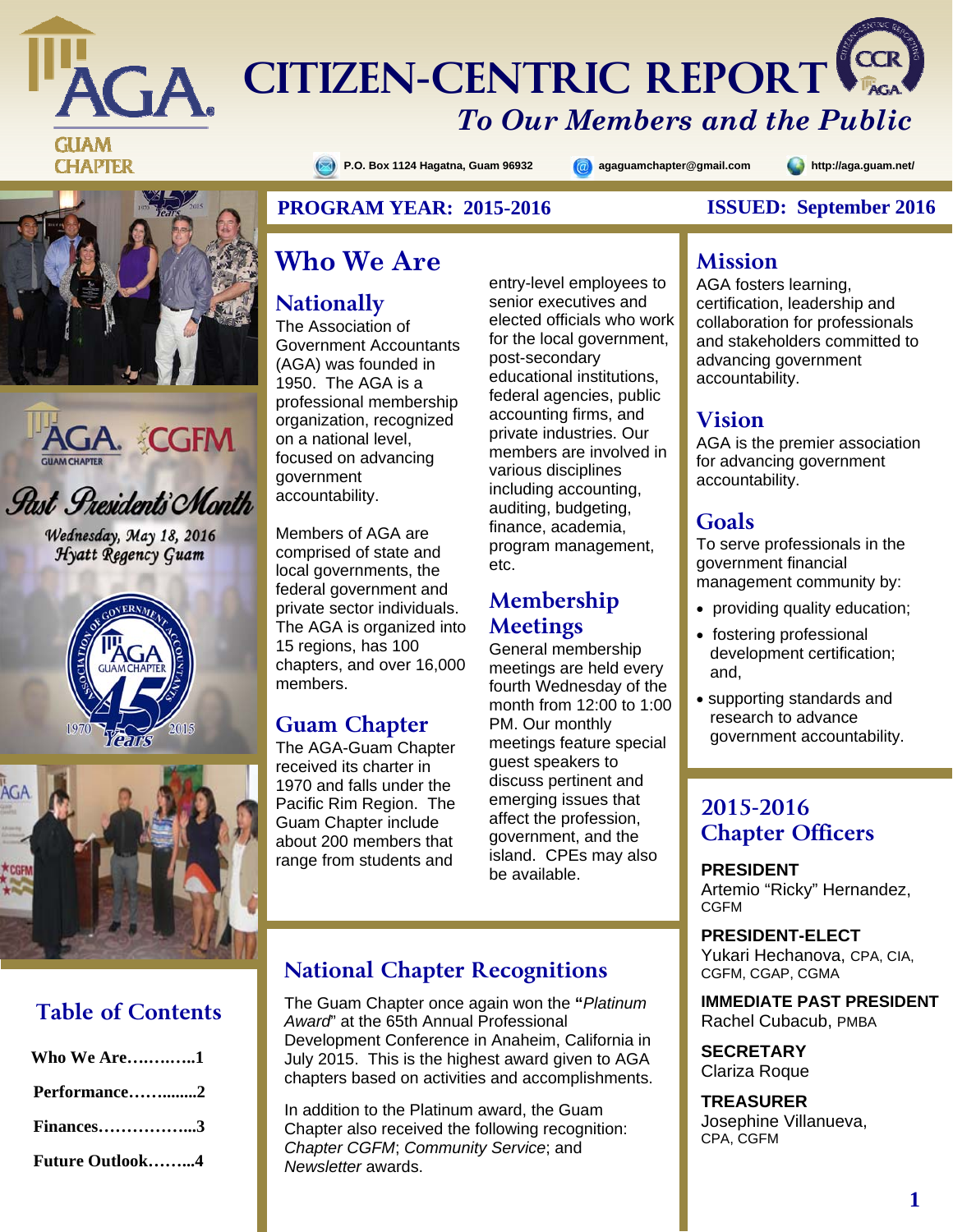# **PERFORMANCE PROGRAM YEAR 2015-2016**







# **Member Demographics**

The Guam Chapter has **175**  members primarily from local government agencies in program year 2015-2016.

| <b>Membership</b> | 2016 | 2015       | 2014       |
|-------------------|------|------------|------------|
| Government        | 112  | 105        | 110        |
| <b>Private</b>    | 42   | 39         | 56         |
| Academia          | 12   | 11         | 20         |
| Retired           | 5    | 5          | 5          |
| <b>Students</b>   | 3    | 1          | 2          |
| Federal           | 1    | 1          | 2          |
| <b>TOTAL:</b>     | 175  | <u>162</u> | <u>195</u> |

# **Retention Rate**

Annual program year is from July 1 thru June 30. In 2016, there were 26 new members, the highest in the past five years. Member retention rate in 2016 was **93%.**

| Program Year   2016   2015   2014 |     |     |     |
|-----------------------------------|-----|-----|-----|
| # of Current<br><b>Members</b>    | 175 | 162 | 195 |
| <b>Retention Rate</b>             | 93% | 80% | 96% |
| <b>New Members</b>                | 26  | 8   | 18  |

# **Member Certification**

The Guam Chapter is committed to endorsing the Certified Government Financial Manager (CGFM) certification as the preferred designation. Members also hold other professional certifications.

| <b>Certification</b> | 2016 | 2015 | 2014 |
|----------------------|------|------|------|
| <b>CGFM</b>          | 25   | 25   | 25   |
| <b>CPA</b>           | 19   | 19   | 20   |
| <b>CGAP</b>          | 6    |      |      |
| <b>CIA</b>           | 4    | 3    | 3    |
| CFE                  |      | 3    | 2    |

| <b>CPEs Offered</b>          |    | 2016 2015 2014 |    |
|------------------------------|----|----------------|----|
| <b>Conferences</b>           | 24 | 27             | 24 |
| Luncheon<br><b>Trainings</b> | 4  | $\mathcal{P}$  | 3  |
| <b>Other Trainings</b>       | 8  | 4              | 20 |
| <b>TOTAL CPEs:</b>           | 36 | 33             | 47 |

# **Training and Continuing Education**

One of the Chapter's main goal is to provide continuing professional education (CPE) credits. In 2016, the Chapter provided a total of **36**  hours of CPEs to participants from the private and public sectors.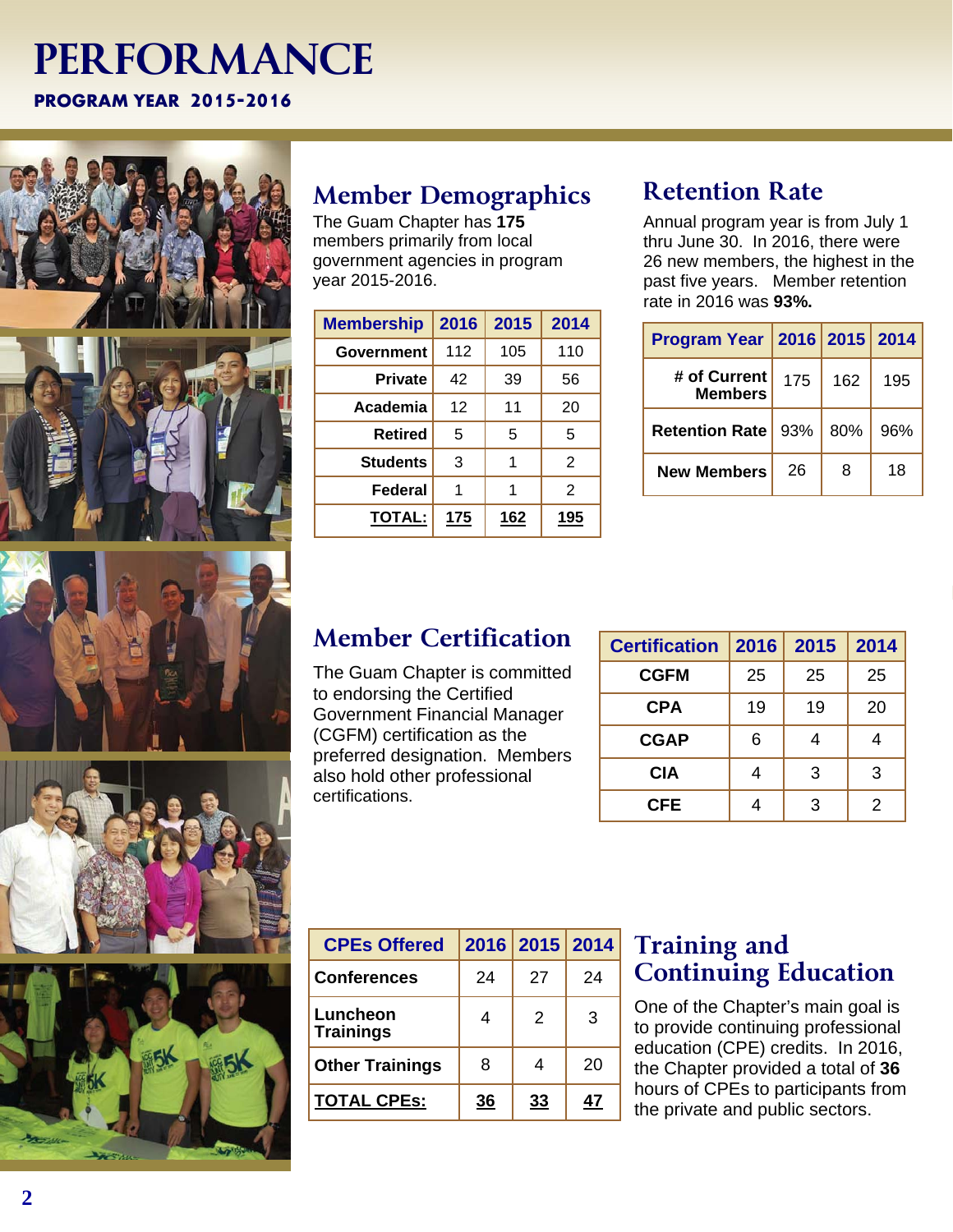# **Finances FINANCES PROGRAM YEAR 2014-2015 PROGRAM YEAR 2015-2016**



| <b>Source</b>                                    | 2016     | 2015        | 2014     |
|--------------------------------------------------|----------|-------------|----------|
| <b>Training</b>                                  | \$2,985  | \$50,783    | \$12,190 |
| <b>Membership Luncheon</b><br><b>Collections</b> | 9,062    | 6,037       | 5,753    |
| <b>Annual 5K Walk/Run</b>                        | 11,450   | 20,135      | 12,302   |
| <b>Chapter Dues</b>                              | 745      | 848         | 1,510    |
| <b>Donations</b>                                 | 706      | 500         | 698      |
| <b>Others</b>                                    | 1,266    | 1,635       | 100      |
| <b>Total Revenues:</b>                           | \$26,214 | 79,938<br>S | \$32,553 |

**NOTE: Financial statements were prepared using the cash basis.** 

The primary reason for the increase in revenue for training in Program Year 2015 is attributable to the July 2014 Guam Professional Development Conference, which is the Chapter's major biennial event.



| <b>Type</b>                                                                               | 2016   |          | 2015         |   | 2014     |  |       |
|-------------------------------------------------------------------------------------------|--------|----------|--------------|---|----------|--|-------|
| <b>Training Costs</b>                                                                     | \$     | 744      | \$25,770     |   | \$12,990 |  |       |
| <b>Membership Subsidy -</b><br>Luncheon                                                   | 16,940 |          | 10,989       |   | 12,563   |  |       |
| <b>Annual 5K Walk/Run</b>                                                                 | 6,540  |          | 6,882        |   | 5,148    |  |       |
| <b>Scholarship for</b><br><b>Professional Development</b><br><b>Conference (National)</b> | 14,002 |          |              |   | 8,411    |  | 2,460 |
| <b>Herminia Dierking</b><br>Scholarship                                                   | 6,300  |          | 4,000        |   | 7,000    |  |       |
| Program-Magazine                                                                          |        | 3,689    |              | 0 | 0        |  |       |
| <b>Charitable Donations</b>                                                               |        | 1,000    | 1,500        |   | 4,580    |  |       |
| Other                                                                                     | 2,106  |          | 2,276        |   | 2,546    |  |       |
| <b>CGFM Scholarship</b>                                                                   | 315    |          | 1,132        |   | 462      |  |       |
| <b>Total Expenses:</b>                                                                    |        | \$51,636 | \$<br>60,960 |   | \$47,749 |  |       |
|                                                                                           |        |          |              |   |          |  |       |

**NOTE: Financial statements were prepared using the cash basis.** 

Program year 2014-2015 increase in training cost was mainly due to the Guam Professional Development Conference, (GPDC), which is held every other year. The next GPDC was held on September 12-14, 2016 in program year 2016-2017.

The figures presented above covers July 2015 through June 2016. The AGA Guam Chapter has internal control procedures in place to safeguard funds and provide efficient and effective management of assets. The financial statements presented were reviewed and the complete financial statement reports can be viewed at http://www.aga.guam.net/#!financial-reports/catf. For more information, contact Chapter Treasurer, Josephine Villanueva at josiegv@gmail.com.

# **Revenue by Source Program Year 2016—Unaudited**

**3**